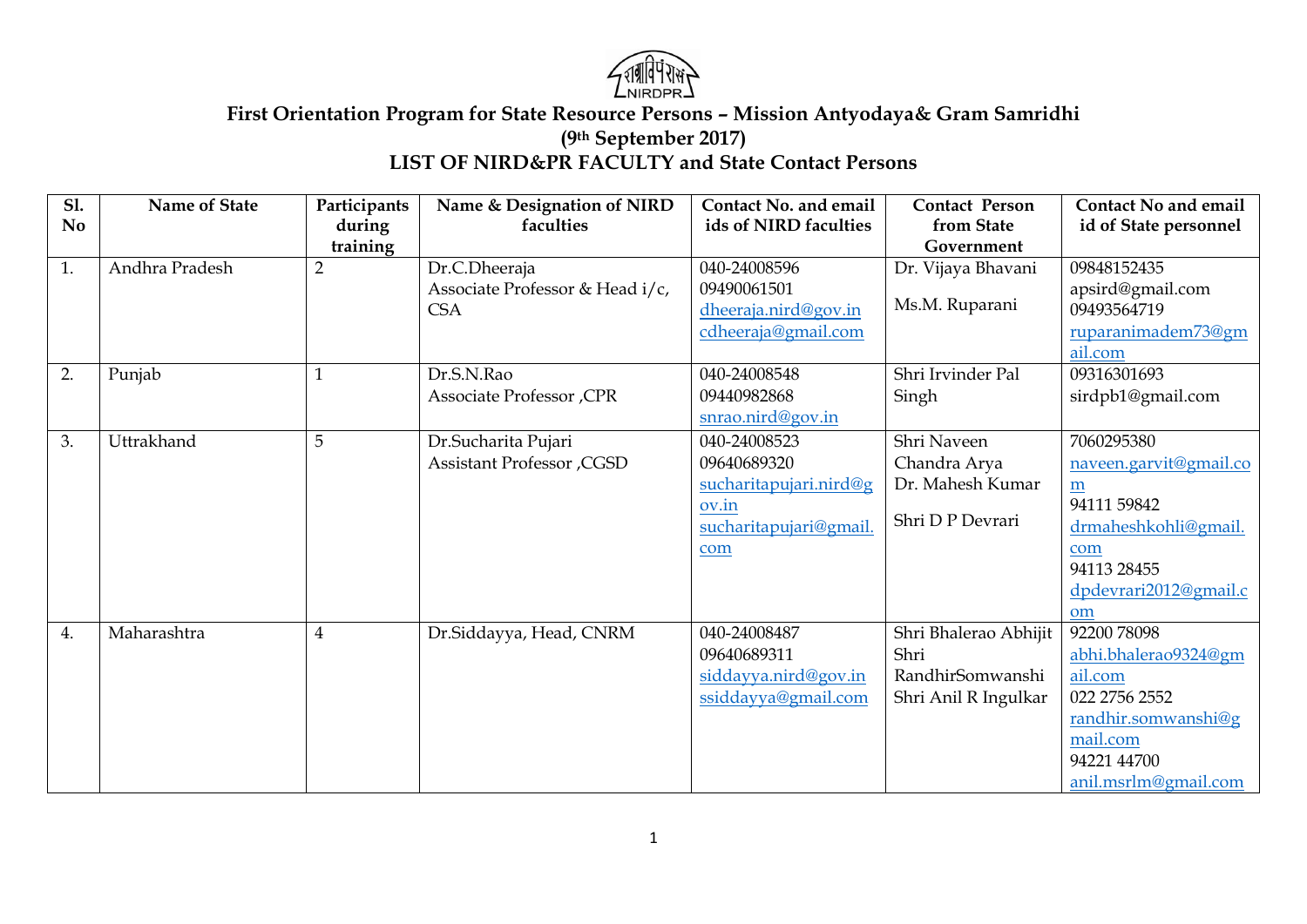| <b>S1.</b><br><b>No</b> | Name of State    | Participants<br>during | Name & Designation of NIRD<br>faculties                                                                                  | <b>Contact No. and email</b><br>ids of NIRD faculties                                                                        | <b>Contact Person</b><br>from State                                   | <b>Contact No and email</b><br>id of State personnel                                                                   |
|-------------------------|------------------|------------------------|--------------------------------------------------------------------------------------------------------------------------|------------------------------------------------------------------------------------------------------------------------------|-----------------------------------------------------------------------|------------------------------------------------------------------------------------------------------------------------|
| 5.                      | <b>Iharkhand</b> | training<br>$\Omega$   | 1) Dr. Hemantha Kumar Ummiti<br><b>Associate Professor</b><br>CFL,<br>2) Dr. Raj Kumar Pammi<br>Assistant Professor, CRI | 040-24008486<br>09618949433<br>hemanthakumar.nird@<br>gov.in<br>hemanthakumar2010@<br>gmail.com<br>040-24008541              | Government                                                            | $\overline{a}$                                                                                                         |
| 6.                      | Chhattisgarh     | $\overline{4}$         | Dr.P.Kesava Rao                                                                                                          | 09032622024<br>prajkumar.nird@gov.in<br>040-24008449                                                                         | Shri Suresh Tripathi                                                  | 09826390600                                                                                                            |
|                         |                  |                        | Associate Professor, CGARD                                                                                               | 09849257622<br>kesava.nird@gov.in<br>kesav.nird@gmail.com                                                                    | Shri<br>AnandRaghuwanshi<br>Shri VivekChoubey                         | tripathi.india@gmail.co<br>m<br>09424203625<br>anand14674@gmail.co<br>m<br>982699 5334<br>vcchoubeyvivek@gmail<br>.com |
| 7.                      | Meghalaya        | $\overline{4}$         | Dr.G.V. Krishna Lohi Das<br>Assistant Professor, CFL                                                                     | 040-24008552<br>09849318083<br>gyklohidas.nird@gov.i<br>n<br>drkindkrishna@gmail.c<br>om                                     | Shri Nicholas<br>Rynjah<br>Shri<br>RolinstarShadap<br>Shri Deil Dkhar | 08974425694<br>nicholasrynjah@gmail.c<br>om<br>09856202815<br>rolins.24@gmail.com<br>07085951913<br>dkhar668@gmail.com |
| 8.                      | Madhya Pradesh   | $\mathbf{1}$           | 1) Dr. G. Valentina<br>Associate Professor & Head i/c<br>CESD,<br>2) Dr.S.RameshSakthivel<br>Associate Professor, CIAT   | 040-24008423<br>09553340444<br>myvaluei@gmail.com<br>valentina.nird@gov.in<br>09420615435<br>rameshsakthivel.nird@<br>gov.in | Shri Ashwini<br>KumarAmber                                            | 09406675086<br>7004083868<br>akkamber@yahoo.com                                                                        |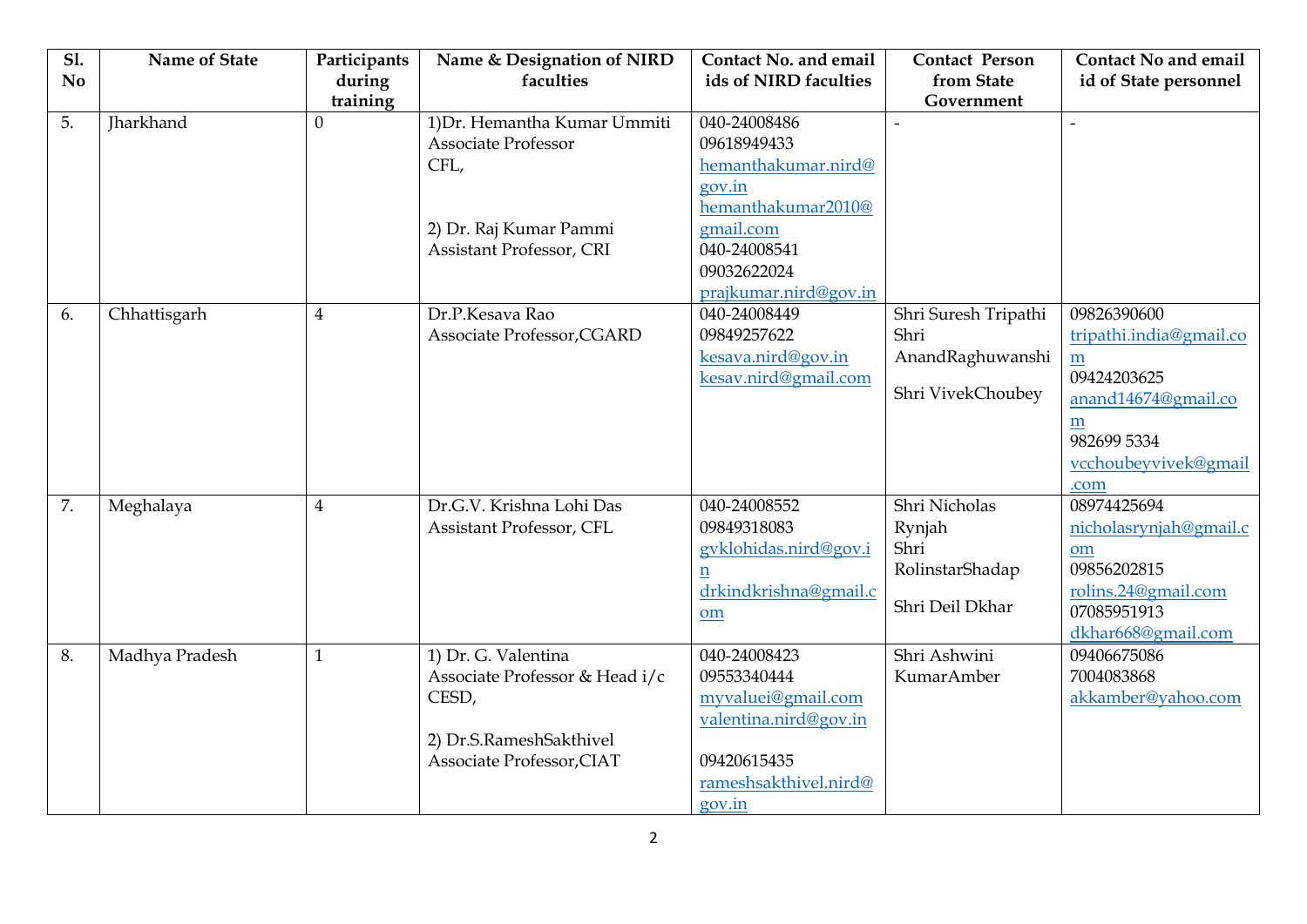| <b>S1.</b><br>N <sub>o</sub> | <b>Name of State</b> | Participants<br>during<br>training | Name & Designation of NIRD<br>faculties                                                                           | <b>Contact No. and email</b><br>ids of NIRD faculties                                                                  | <b>Contact Person</b><br>from State<br>Government                           | <b>Contact No and email</b><br>id of State personnel                                                                                                        |
|------------------------------|----------------------|------------------------------------|-------------------------------------------------------------------------------------------------------------------|------------------------------------------------------------------------------------------------------------------------|-----------------------------------------------------------------------------|-------------------------------------------------------------------------------------------------------------------------------------------------------------|
|                              |                      |                                    |                                                                                                                   | ramsakthivel@yahoo.c<br>om                                                                                             |                                                                             |                                                                                                                                                             |
| 9.                           | Haryana              | $\overline{4}$                     | Dr. Singhal CS<br>Professor & Head ,CPGS                                                                          | 040-24008442<br>09848352088<br>singhal.cs@gmail.com                                                                    | Shri Anshu Parashar<br>Shri Manish Kumar<br>Shri Sundeep Wahi               | 09896262553<br>parashar.hird@gmail.co<br>m<br>95555 64158<br>varsney79@gmail.com<br>9876843638<br>sundeep.wahi@gmail.c<br>om                                |
| 10.                          | Bihar                | $\overline{4}$                     | 1) Dr. Digambar AbajiChimankar<br>Associate Professor, CWE<br>2) Dr. M K Srivastava<br>Asst. Prof, NERC, Guwahati | 040-24008588<br>07095266266<br>digambar.nird@gov.in<br>chims.2008@gmail.com<br>9401234467<br>mukeshpriya@yahoo.c<br>om | Shri Niraj Kumar<br>Singh<br>Shri Prem Prakash<br>Ms. Amrita Singh          | 07542023837<br>niraj@brlp.in<br>78089 20107<br>prem@brlp.in<br>97714 78336<br>amrita@brlp.in                                                                |
| 11.                          | Rajasthan            | $\mathfrak{Z}$                     | Dr. Satyranjan Mahakul<br><b>Assistant Professor, CESD</b>                                                        | 040-24008410<br>09904869707<br>msatyaranjan.nird@go<br>v.in<br>satya.mahakul@gmail.<br>com                             | Shri KM Noordeen<br>Shri Shashikant<br>Munjal<br>Shri Dwarkesh<br>Mandawala | 0141 2290911 / 96100<br>91111<br>noordeen.meer-<br>rj@nic.in<br>09414332301<br>shashikant.munjal@gm<br>ail.com<br>09829223463<br>dwarkesh1982@gmail.c<br>om |
| 12.                          | West Bengal          | $\mathfrak{Z}$                     | Dr. G.Venkata Raju<br>Professor & Head, CPME                                                                      | 040-24008418<br>09441779514<br>gyraju.nird@gov.in                                                                      | Shri Rajarshi Roy<br>Shri Suman Kumar<br>Das                                | 8697748391<br>wbnrega@gmail.com<br>916348 0000<br>sumanprd@gmail.com<br>86977 48012                                                                         |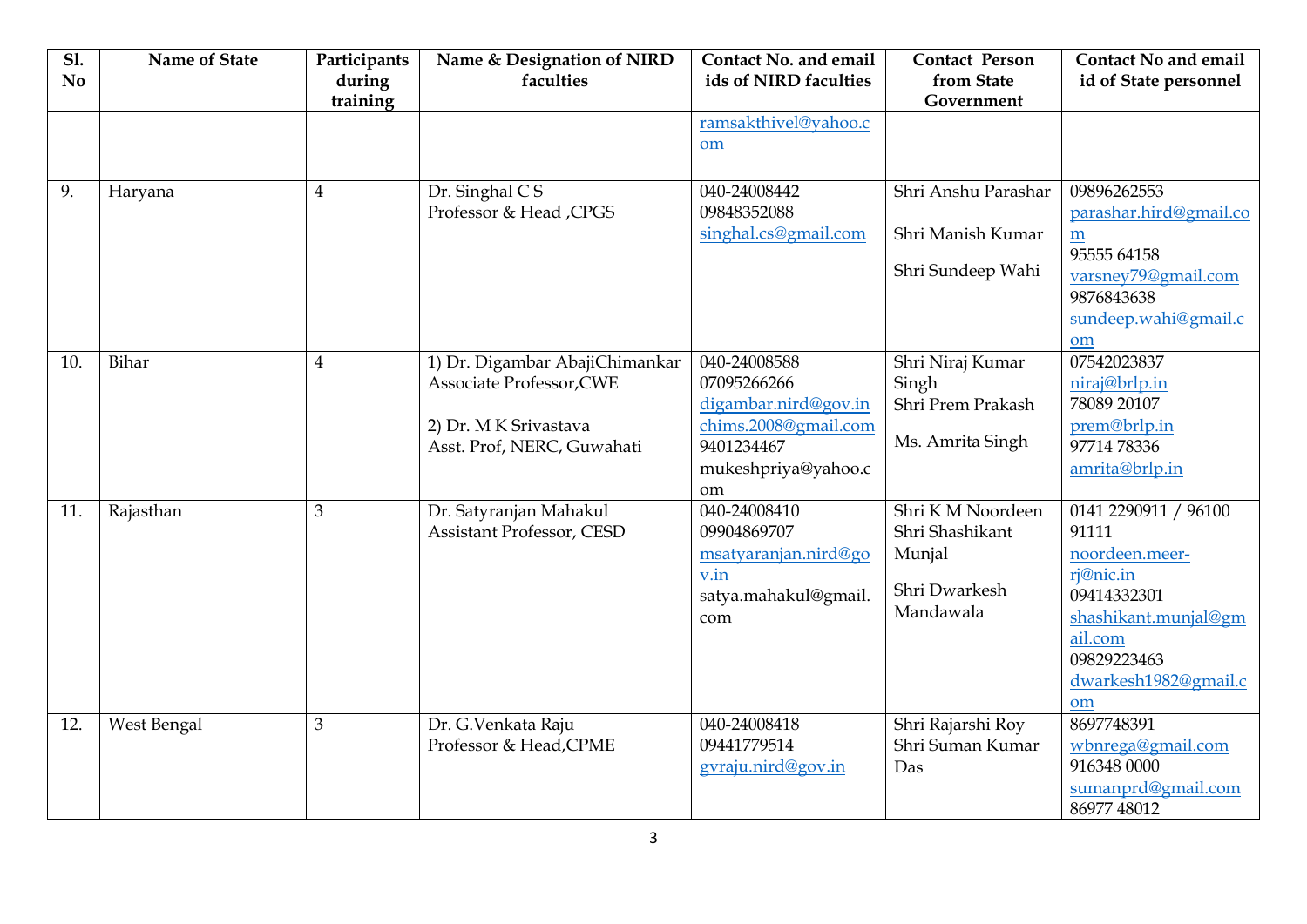| <b>S1.</b><br>N <sub>0</sub> | Name of State | Participants<br>during<br>training | Name & Designation of NIRD<br>faculties                                                                                                 | <b>Contact No. and email</b><br>ids of NIRD faculties                                                                       | <b>Contact Person</b><br>from State<br>Government                | <b>Contact No and email</b><br>id of State personnel                                                                                               |
|------------------------------|---------------|------------------------------------|-----------------------------------------------------------------------------------------------------------------------------------------|-----------------------------------------------------------------------------------------------------------------------------|------------------------------------------------------------------|----------------------------------------------------------------------------------------------------------------------------------------------------|
|                              |               |                                    |                                                                                                                                         |                                                                                                                             | Shri, Manas Pal                                                  | efms.wbnrega@gmail.c<br>$om$                                                                                                                       |
| 13.                          | Odisha        | $\mathbf{1}$                       | 1) Dr.A. Debapriya<br>Associate Professor, CPGS<br>2) Dr. Partha Pratim Sahu<br>Associate Professor, CAIT                               | 040-24008460<br>08978664724<br>debapriya.nird@gov.in<br>adebapriya@gmail.com<br>09871324924<br>ppsahu.nird@gov.in           | Dr. Babita<br>Mahapatra                                          | 09439001816<br>apdpro.tripti@gmail.co<br>$\underline{m}$                                                                                           |
| 14.                          | Assam         | $\mathbf{1}$                       | 1) Dr.C. Kathiresan<br>Associate Professor, CPR<br>2) Dr. K Haloi,<br>Prof., NIRD-NERC, Guwahati                                        | 09490191088<br>kathiresan.nird@gov.in<br>kathirchinnu@gmail.co<br>${\bf m}$<br>9435199146<br>Kk_nirdnerc@rediffma<br>il.com | Shri Amrit K. Borah                                              | 09085440957<br>amitkborah@gmail.com                                                                                                                |
| 15.                          | Telengana     | $\overline{7}$                     | 1) Dr.(Mrs.) N. V. Madhuri<br><b>Associate Professor</b><br>(CSERE)<br>2) Dr.S.k. Sathyaprabha<br><b>Assistant Professor</b><br>CGG&PA, | 040-24008488<br>09441406067<br>nvmadhuri.nird@gov.i<br>n<br>08939947200<br>sksathyaprabha.nird@<br>gov.in                   | Shri D.Muneender<br>Rao<br>Shri B Seshadri<br>Shri M. Anjaneyulu | 09989454899<br>muneender60@gmail.co<br>$\underline{m}$<br>9640471540<br>seshadrib1970@gmail.c<br>om<br>07095559944<br>anjaneyulu.egs@gmail.c<br>om |
| 16.                          | Sikkim        | 6                                  | 1) Dr.R.Ramesh<br>Associate Professor, CRI<br>2) Dr. N S R Prasad, Asst. Prof,<br><b>NERC</b>                                           | 08465888003<br>rramesh.nird@gov.in<br>929158 2766<br>Prasad.nird@gmail.co<br>m                                              | Ms. Cheden<br>PhuntsogLadingpa<br>Shri Nipendra<br>Pradhan       | 9434184423<br>ddspanrmdd@gmail.co<br>$\underline{m}$<br>08101549491<br>ddspanrmdd@gmail.co<br>m                                                    |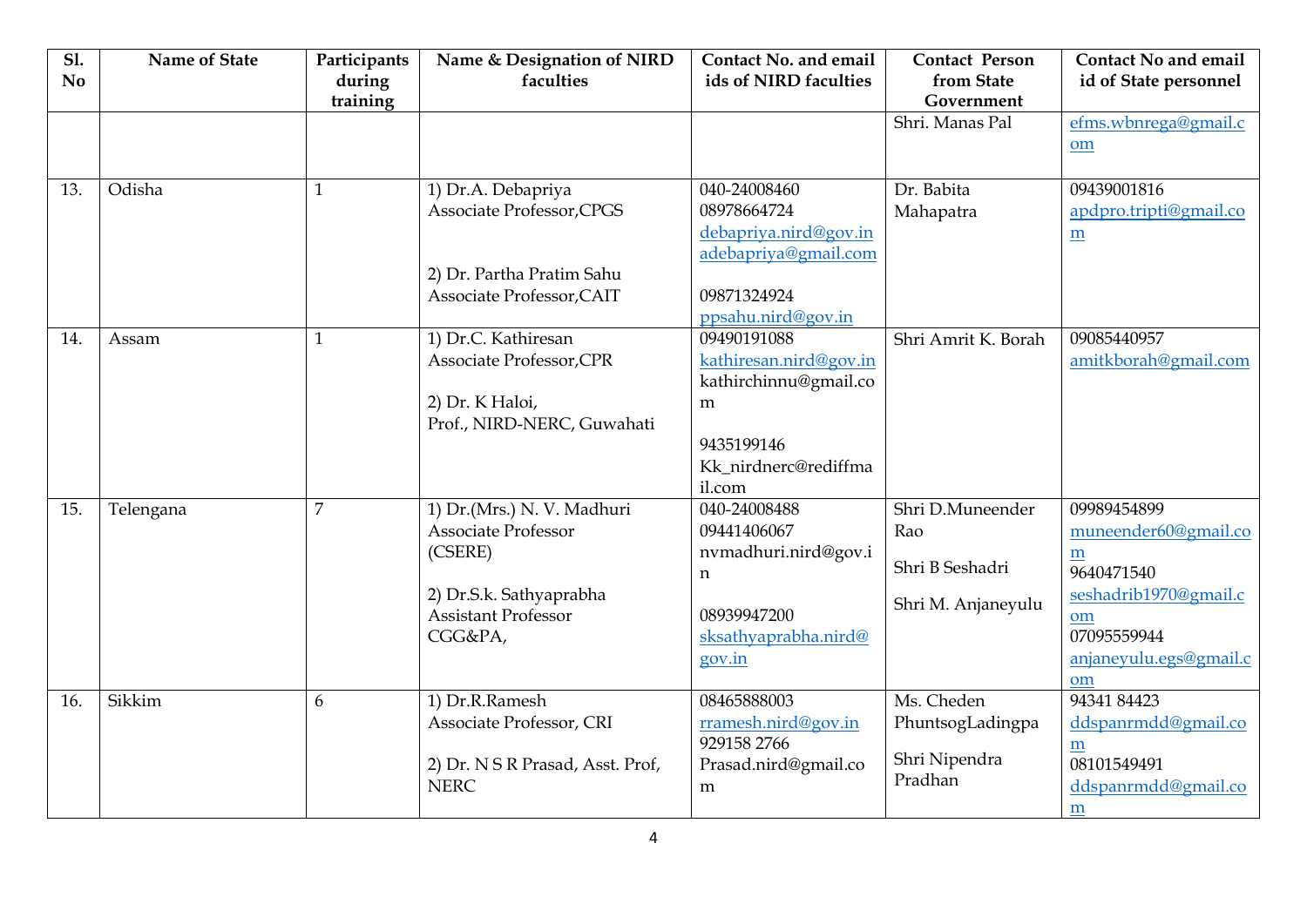| <b>S1.</b><br>N <sub>0</sub> | Name of State     | Participants<br>during<br>training | Name & Designation of NIRD<br>faculties                                                                                  | Contact No. and email<br>ids of NIRD faculties                                                                                                         | <b>Contact Person</b><br>from State<br>Government                           | <b>Contact No and email</b><br>id of State personnel                                                                                                     |
|------------------------------|-------------------|------------------------------------|--------------------------------------------------------------------------------------------------------------------------|--------------------------------------------------------------------------------------------------------------------------------------------------------|-----------------------------------------------------------------------------|----------------------------------------------------------------------------------------------------------------------------------------------------------|
|                              |                   |                                    |                                                                                                                          |                                                                                                                                                        | Shri Karma D Lepch                                                          | 08145887374<br>admn.epri.sik@gmail.c<br>om                                                                                                               |
| 17.                          | Mizoram           | 5                                  | Dr. Krishna Reddy Kakumanu<br>Associate Professor, CNRM                                                                  | 09676365553<br>kkrishnareddy.nird@g<br>ov.in                                                                                                           | Ms. St. Lalvensangi<br>Shri Gaston<br>Vanlalhriatpuia<br>Dr.H.Lalchhuanvela | 98622 86368<br>maveni2009@gmail.co<br>$\underline{\underline{\mathbf{m}}}$<br>8787627506<br>gastonvaipa@yahoo.in<br>09402112197<br>lcvela@rediffmail.com |
| 18.                          | Nagaland          | $\overline{2}$                     | 1) Dr. A Simhachalam<br><b>Assistant Profesor, NERC</b><br>Guwahati<br>2) Dr. Ratnabhuyan, Asst. Prof,<br>NERC, Guwahati | 0361-2304790<br>8876323499<br>chalamnird@gmail.co<br>m<br>9854050437<br>r_bhuyan2003@yahoo.<br>com                                                     | Shri Suntiyatet Jamir<br>Shri VilopiSakhrie                                 | 82588 95884<br>sentiyatoi@yahoo.com<br>8258990100<br>lopi-<br>sakhrie@yahoo.co.in                                                                        |
| 19.                          | Goa               | $\overline{a}$                     | 1) Dr. T Vijay Kumar<br>Associate Professor, CHRD<br>2) Dr.Lakhan Singh<br>Assistant Professor, CHRD                     | 040-24008477<br>tvkumar.edn@gmail.co<br>m<br>tvijayakumar.nird@go<br>v.in<br>040-24008598<br>09640688647<br>lakhan.nird@gov.in<br>lakhaniips@gmail.com |                                                                             |                                                                                                                                                          |
| 20.                          | Arunachal Pradesh | 6                                  | Dr. Surjit Vikraman<br><b>Assistant Professor</b><br>CSR, PPP&PA                                                         | 07032663574<br>surjitvikraman.nird@g<br>ov.in                                                                                                          | Dr. Vijay Kumar<br>Sharma<br>Dr. Rakesh Srivastav                           | 94360 41338<br>sharma.nrm@gmail.co<br>m<br>94360 44112                                                                                                   |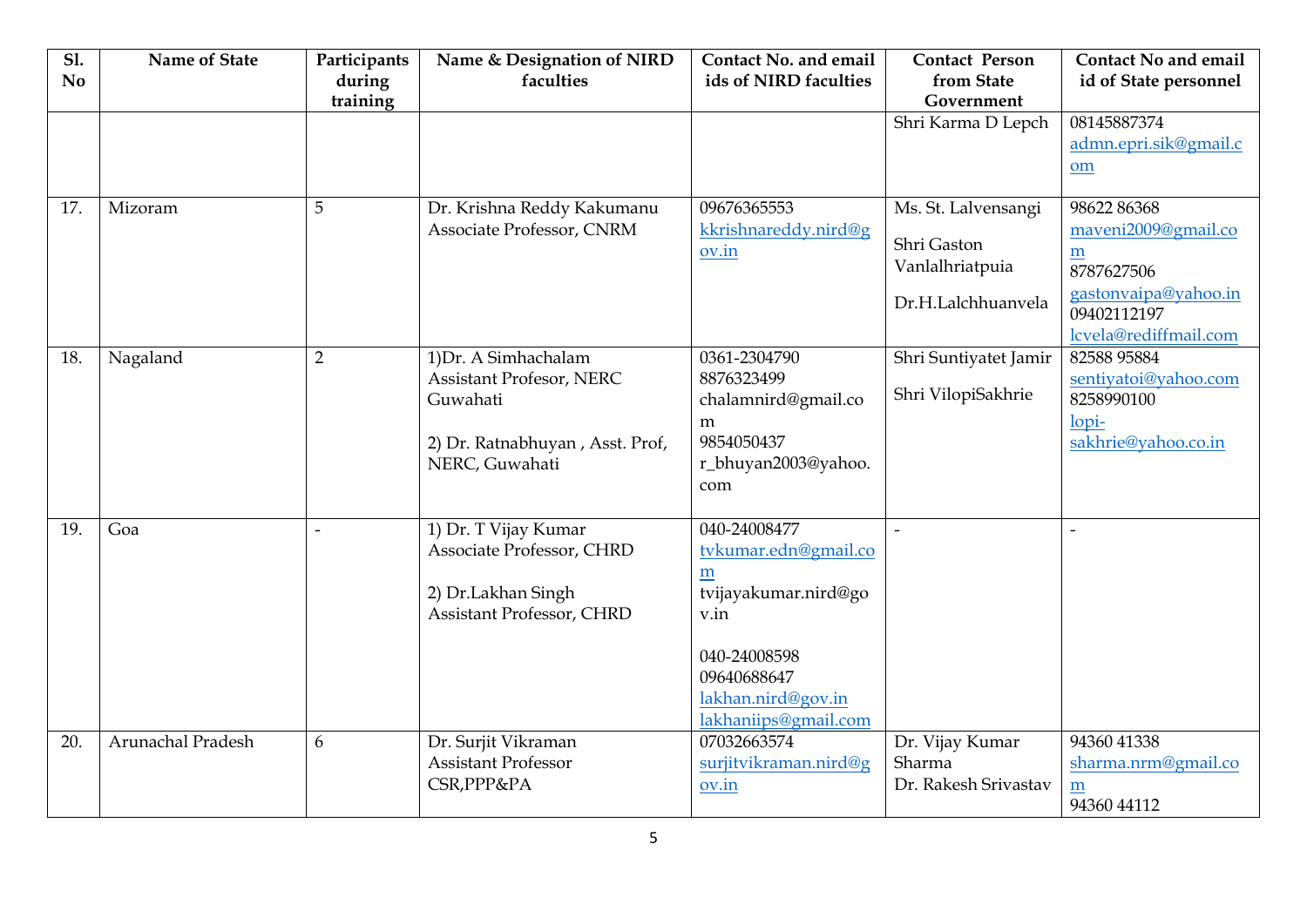| <b>S1.</b><br><b>No</b> | Name of State        | Participants<br>during | Name & Designation of NIRD<br>faculties | Contact No. and email<br>ids of NIRD faculties | <b>Contact Person</b><br>from State | <b>Contact No and email</b><br>id of State personnel |
|-------------------------|----------------------|------------------------|-----------------------------------------|------------------------------------------------|-------------------------------------|------------------------------------------------------|
|                         |                      | training               |                                         |                                                | Government                          |                                                      |
|                         |                      |                        |                                         |                                                | Shri KomkarNyodu                    | cooparsrlm@gmail.com                                 |
|                         |                      |                        |                                         |                                                |                                     | 943622 1935                                          |
|                         |                      |                        |                                         |                                                |                                     | knyodu123@gmail.com                                  |
| 21.                     | Jammu & Kashmir      | $\overline{2}$         | 1) Dr. E V Prakash Rao                  | 040-24008423                                   | Ms. Ritu Mahajan                    | 09906025253                                          |
|                         |                      |                        | Professor & Head, CCCDM                 | 09848323417                                    |                                     | ritu100375@gmail.com                                 |
|                         |                      |                        |                                         | evprakashrao.nird@go                           | Shri                                | 94192 44225                                          |
|                         |                      |                        | 2) Dr.K.Prabhakar                       | v.in                                           | ParveezSajadGanai                   | psganai@gmail.com                                    |
|                         |                      |                        | Assistant Professor, CGGPA              | 040-24008511                                   |                                     |                                                      |
|                         |                      |                        |                                         | 09989648950                                    |                                     |                                                      |
|                         |                      |                        |                                         | kprabhakar.nird@gov.i                          |                                     |                                                      |
|                         |                      |                        |                                         | n                                              |                                     |                                                      |
|                         |                      |                        |                                         | prabhakar.nird@gmail.                          |                                     |                                                      |
|                         |                      |                        |                                         | com                                            |                                     |                                                      |
| 22.                     | Manipur              | $\theta$               | 1) Dr.Y.Gangi Reddy                     | 9848780266                                     |                                     |                                                      |
|                         |                      |                        | Professor & Head, CAIT                  | gangireddy.nird@gov.i                          |                                     |                                                      |
|                         |                      |                        |                                         | n                                              |                                     |                                                      |
|                         |                      |                        | 2) Dr.P.Anuradha                        | gangi1957@gmail.com                            |                                     |                                                      |
|                         |                      |                        | <b>Assistant Professor, CWE</b>         | 040-24008593                                   |                                     |                                                      |
|                         |                      |                        |                                         | 08179059607                                    |                                     |                                                      |
|                         |                      |                        |                                         | panuradha.nird@gov.i                           |                                     |                                                      |
|                         |                      |                        |                                         | n                                              |                                     |                                                      |
|                         |                      |                        |                                         | anupalla86@gmail.com                           |                                     |                                                      |
| 23.                     | <b>Uttar Pradesh</b> | 3                      | Shri G.V. Satyanarayana                 | 040-24008461                                   | Shri Makhan Lal                     | 9411101049                                           |
|                         |                      |                        | <b>Assistant Professor, CICT</b>        | 09553259925                                    | Gupta                               | makhan.gupta@gmail.c                                 |
|                         |                      |                        |                                         | gysatyanarayana.nird                           | Shri Gorakh Nath                    | om                                                   |
|                         |                      |                        |                                         | @gov.in                                        | <b>Bhatt</b>                        | 9411244172                                           |
|                         |                      |                        |                                         |                                                |                                     | gnbhatt38@gmail.com                                  |
|                         |                      |                        |                                         |                                                | Shri RatneshPalne                   | 94544 65499                                          |
|                         |                      |                        |                                         |                                                |                                     | ratneshpalne1@gmail.c                                |
|                         |                      |                        |                                         |                                                |                                     | om                                                   |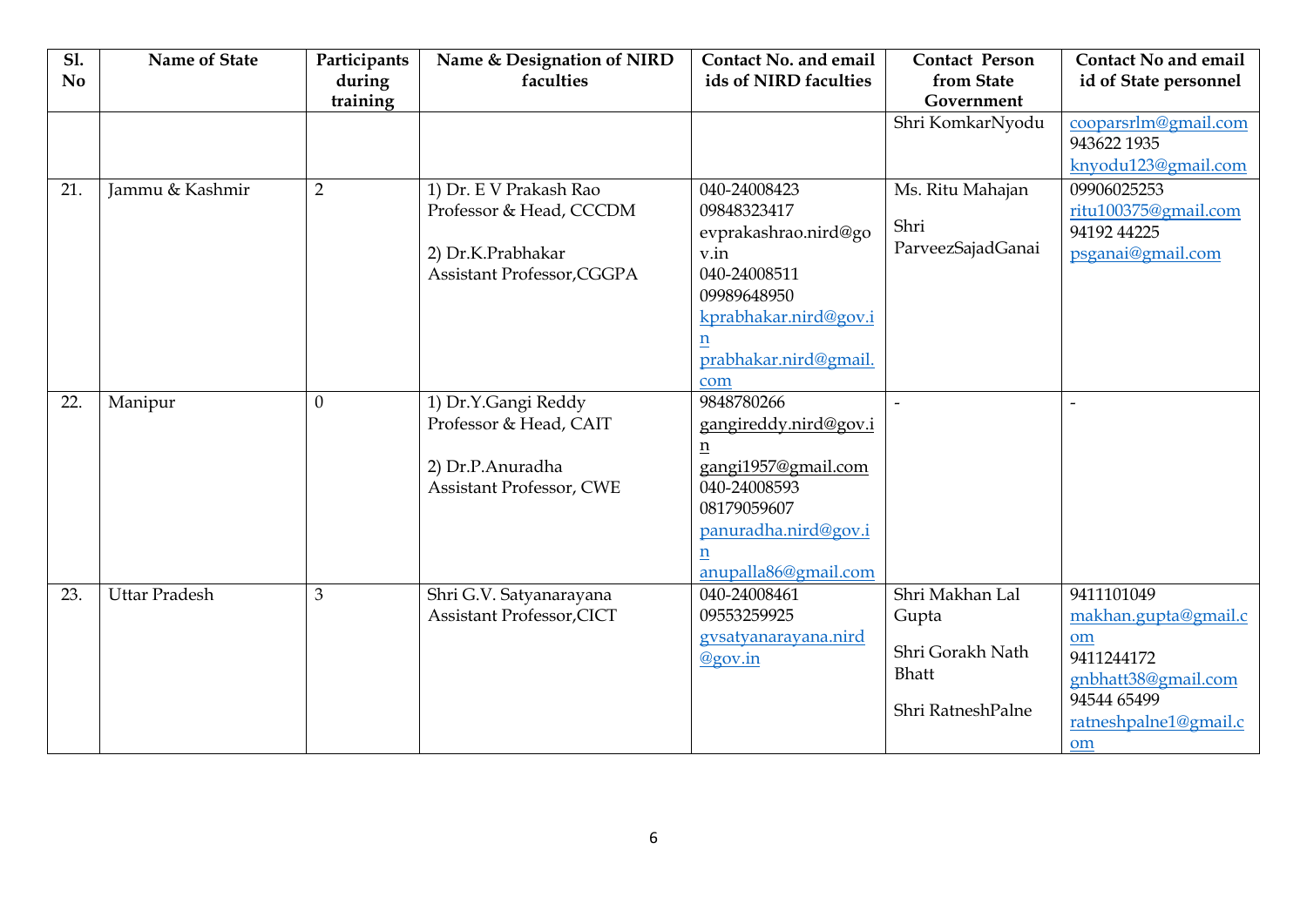| <b>S1.</b> | Name of State     | Participants   | Name & Designation of NIRD       | <b>Contact No. and email</b> | <b>Contact Person</b>           | <b>Contact No and email</b> |
|------------|-------------------|----------------|----------------------------------|------------------------------|---------------------------------|-----------------------------|
| <b>No</b>  |                   | during         | faculties                        | ids of NIRD faculties        | from State                      | id of State personnel       |
| 24.        | <b>Tamil Nadu</b> | training<br>3  | 1) Dr. R. Murugesan              | 040-24008445                 | Government<br>Shri K. Jayabalan | 09445022210                 |
|            |                   |                | Professor & Head, CSR, PPP&PA    | 08500085008                  |                                 | j.balan@nic.in              |
|            |                   |                |                                  | murugesan.nird@gov.i         | Shri C Srinivasan               | 9884228706                  |
|            |                   |                |                                  | $\underline{n}$              |                                 | srinivas7311@gmail.co       |
|            |                   |                |                                  | muru.nird@gmail.com          | Ms. Kalathi K                   | m                           |
|            |                   |                | 2) Dr.R. Aruna Jayamani          | 040-24008561                 |                                 | 98415 20746                 |
|            |                   |                | <b>Assistant Professor, CPME</b> | 07660008020                  |                                 | kalavaaran@yahoo.co.i       |
|            |                   |                |                                  | arunajayamani.nird@g         |                                 | $\underline{n}$             |
|            |                   |                |                                  | ov.in                        |                                 |                             |
|            |                   |                |                                  | raruna2008@gmail.com         |                                 |                             |
| 25.        | Himachal Pradesh  | $\theta$       | 1) Dr (Mrs.) Ch. Radhika Rani    | 040-24008559                 |                                 |                             |
|            |                   |                | Associate Professor, CWLR        | radhikarani.nird@gov.i       |                                 |                             |
|            |                   |                |                                  | n                            |                                 |                             |
|            |                   |                | 2) Dr. (Mrs.) Sonal Mobar Roy    | 040-24008540                 |                                 |                             |
|            |                   |                | <b>Assistant Professor, CPGS</b> | 09573266633                  |                                 |                             |
|            |                   |                |                                  | sonalmobarroy.nird@go        |                                 |                             |
|            |                   |                |                                  | v.in<br>smobar2@gmail.com    |                                 |                             |
| 26.        | Gujarat           | $\overline{4}$ | 1) Dr. P Sivaram                 | 040-24008541                 | Shri Jignesh D                  | 07698475347                 |
|            |                   |                | Professor & Head, CRI,           | 9848780153                   | Solanki                         | solankijignesh00@gmail      |
|            |                   |                | NIRD&PR                          | sivaram.nird@gov.in          |                                 | .com                        |
|            |                   |                |                                  |                              | Shri Mehta                      | 07698475347                 |
|            |                   |                |                                  |                              | RakeshkumarRanjit               | 81rakesh.m@gmail.com        |
|            |                   |                |                                  |                              | Bhai                            | 09725383999                 |
|            |                   |                |                                  |                              | Shri Desai                      | mihir220192@gmail.co        |
|            |                   |                |                                  |                              | MihirBhupendra                  | m                           |
| 27.        | Tripura           | $\overline{2}$ | Dr. Y Bhaskar Rao, Associate     | bhaskarrao.nird@g            | Shri Subhayan                   | 09436355045                 |
|            |                   |                | Professor, Professor & Head      | ov.in                        | Chakraborty                     |                             |
|            |                   |                | CPR,                             | +91 040-24008597             |                                 | subhayan_sky@yahoo.c        |
|            |                   |                |                                  |                              |                                 | o.in                        |